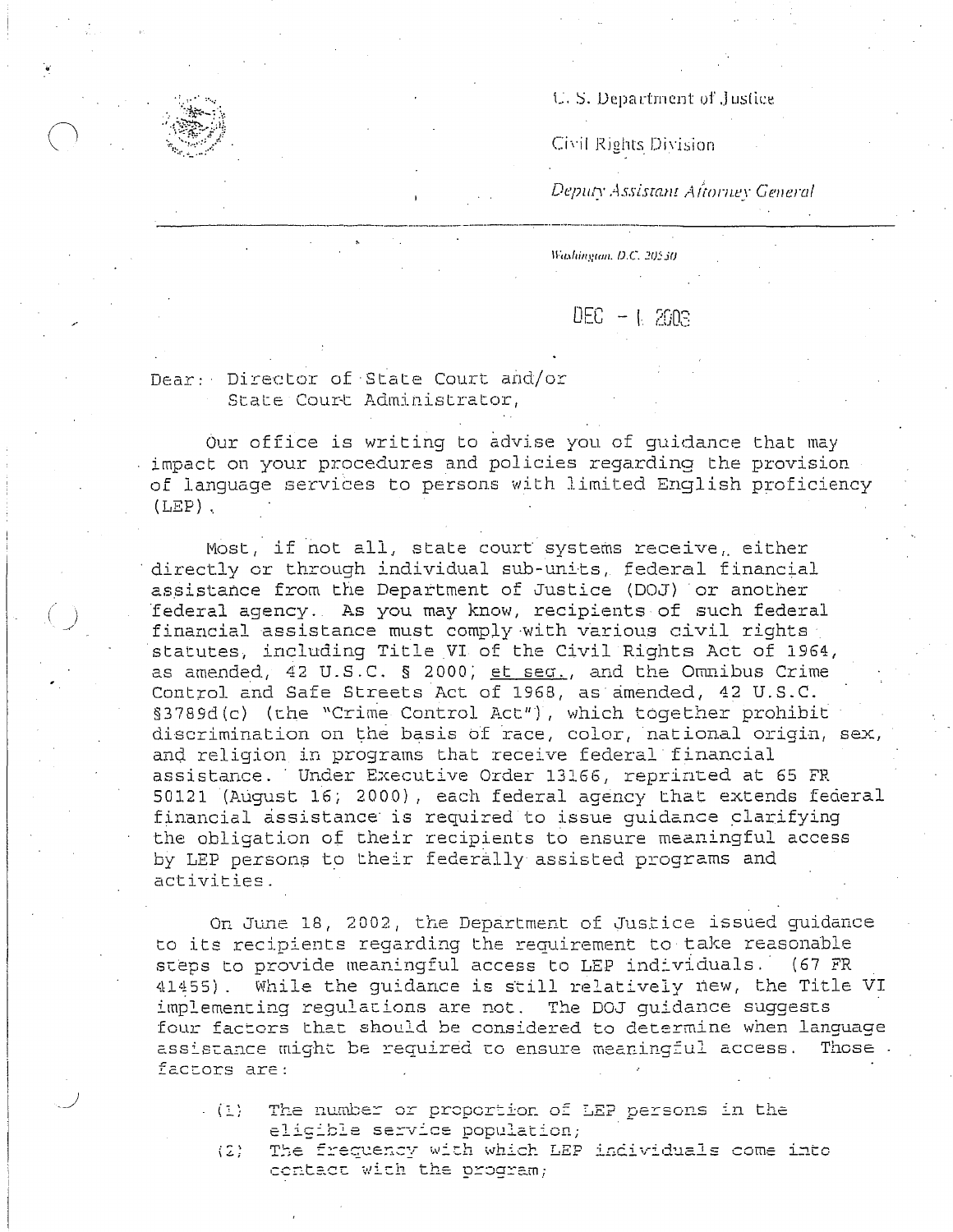- (3) The importance of the program or activity to the LEP person (including the consequences of lack of lanquage services or inadequate interpretation/translation); and
- $(4)$ The resources available to the recipient and the costs.

In addition, the guidance discusses the value and possible format of written language assistance plans, options for identifying language services and ensuring competency of interpretation and translation services, together with DOJ's insights on when translations of certain vital documents should be considered, and an Appendix which includes examples in the court setting.

It is beyond question that America's courts discharge a wide range of important duties and offer critical services both inside and outside the courtroom. Examples range from contact with the clerk's office in a pro se matter to testifying at trial. They include, but are not limited to: matters involving domestic violence, restraining orders, parental rights and other family law matters; eviction actions; alternative dispute resolution or mediation programs; juvenile justice matters; judicial diversion programs; matters affecting driving privileges; actions having potential impact on immigration status; criminal actions; and more. Each is a critical encounter to participants in the judicial process. Where those participants are also LEP persons, the provision of reasonable and appropriate language assistance may be necessary to ensure full access to your courts, and to preserve the importance and value of the judicial process.

The DOJ quidance is mindful that all recipients, including courts, are asked to make increasingly difficult decisions on how to allocate scarce resources. For this reason, our quidance and that of our sister federal agencies identify cost considerations as a factor to consider when identifying when and at what level of expertise language assistance should be provided. For instance, voluntary public tours of courthouses are not considered so important that a court should consider providing lanquage services for civil rights reasons. Moreover, the DOJ guidance recognizes that the size of the LEP population served, the frequency of interaction, and the consequences of those interactions are also important factors to consider in determining the right mix of language assistance for individual jurisdictions and different types of services. For example, courts in areas with significant LEP populations in a particular lanquage group would likely have more resources immediately available in that language (such as a pool of interpreters)